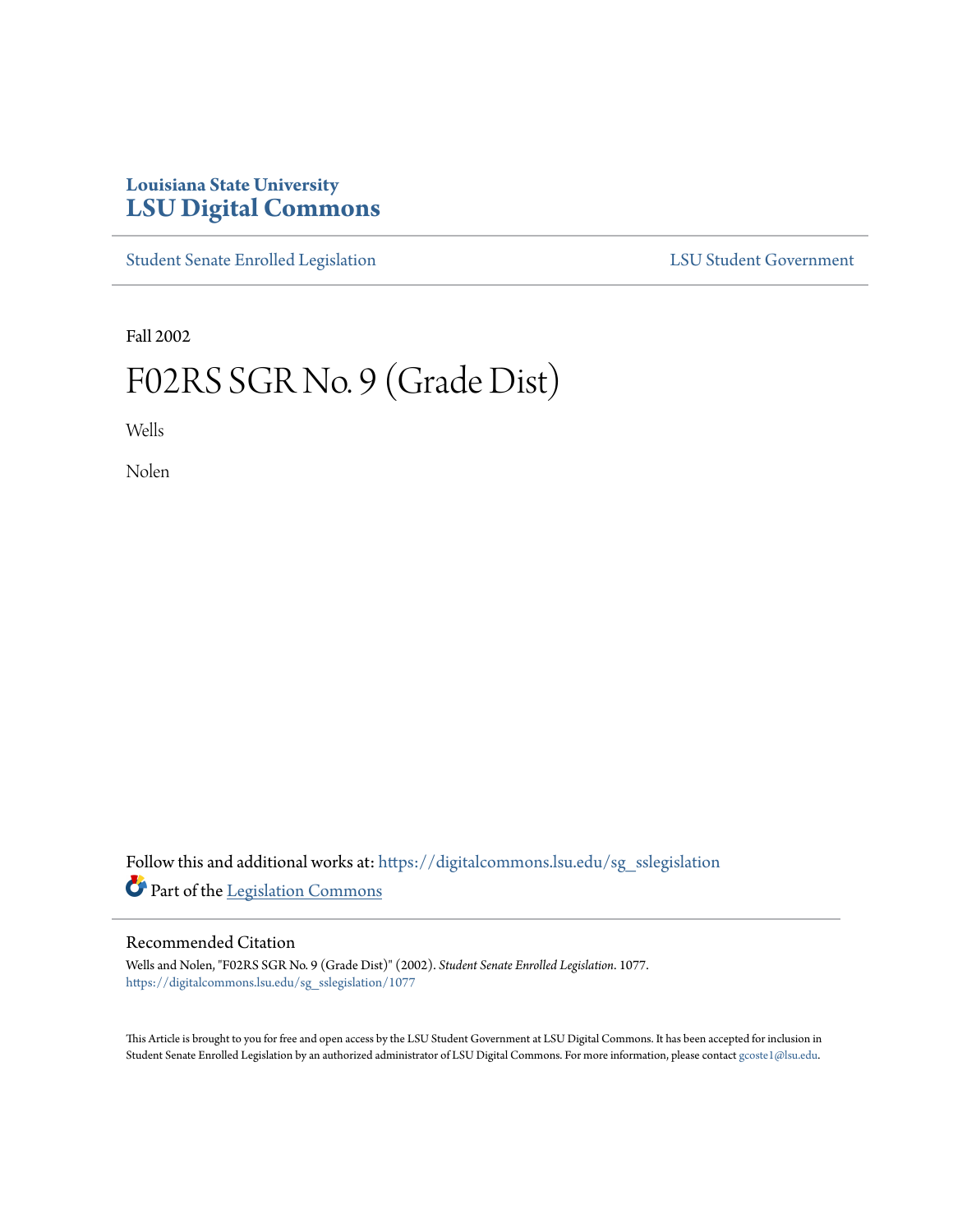**STUDENT GOVERNMENT FINAL**

[LOUISIANA STATE UNIVERSITY] **STUDENT SENATE 23 OCTOBER 2002 SGR NO. 9 BY: SENATORS WELLS AND NOLEN**

### A RESOLUTION

TO RECOMMEND TO THE LSU FACULTY AND ADMINISTRATION THAT GRADING DISTRIBUTIONS BE MADE PUBLICLY ACCESSIBLE VIA THE LOUISIANA STATE UNIVERSITY WEBSITE.

- **PARAGRAPH 1:** WHEREAS, GRADES ARE INTENDED TO ACCURATELY REFLECT A STUDENT'S ACADEMIC PERFORMANCE WITHIN AN AREA OF STUDY, AND LOUISIANA STATE UNIVERSITY'S POLICY ON UNDERGRADUATE GRADES (P 65 OF CURRENT COURSE CATALOG) STATES THAT "A" INDICATES DISTINGUISHED MASTERY OF COURSE MATERIAL, "B" INDICATES GOOD MASTERY, "C" INDICATES ACCEPTABLE MASTERY, "D" INDICATES MINIMALLY ACCEPTABLE ACHIEVEMENT FOR CREDIT, AND "F" INDICATES FAILURE, AND
- **PARAGRAPH 2:** WHEREAS, GRADES IN UNDERGRADUATE COURSES HAVE RISEN STEADILY AND SUBSTANTIALLY SINCE 1965, INDICATING THAT GRADE INFLATION COULD BE A PROBLEM WITHIN THE UNIVERSITY, AND
- **PARAGRAPH 3:** WHEREAS, STUDENTS HAVE AN INTEREST IN VIEWING THE GRADING STANDARDS OF THE FACULTY, AND LIKEWISE THE FACULTY HAS INTEREST IN VIEWING THE GRADING STANDARDS OF THEIR COLLEAGUES, AND
- **PARAGRAPH 4:** WHEREAS, PUBLIC ACCESS TO GRADE DISTRIBUTION WOULD PROVIDE INCREASED ACCOUNTABILITY FOR AND LIMIT ARBITRARY GRADING ASSIGNMENT, THEREBY ENCOURAGING THE FACULTY TO COME TO CONSENSUS ON FAIR TESTING OF COURSE MATERIAL, AND
- **PARAGRAPH 5:** WHEREAS, THE INFORMATION AND TECHNOLOGY TO SUPPORT ONLINE PUBLIC ACCESS TO GRADING DISTRIBUTIONS IS READILY AND INEXPENSIVELY AVAILABLE SO THAT PUBLICATION IS FEASIBLE AS EARLY AS SPRING 2003.